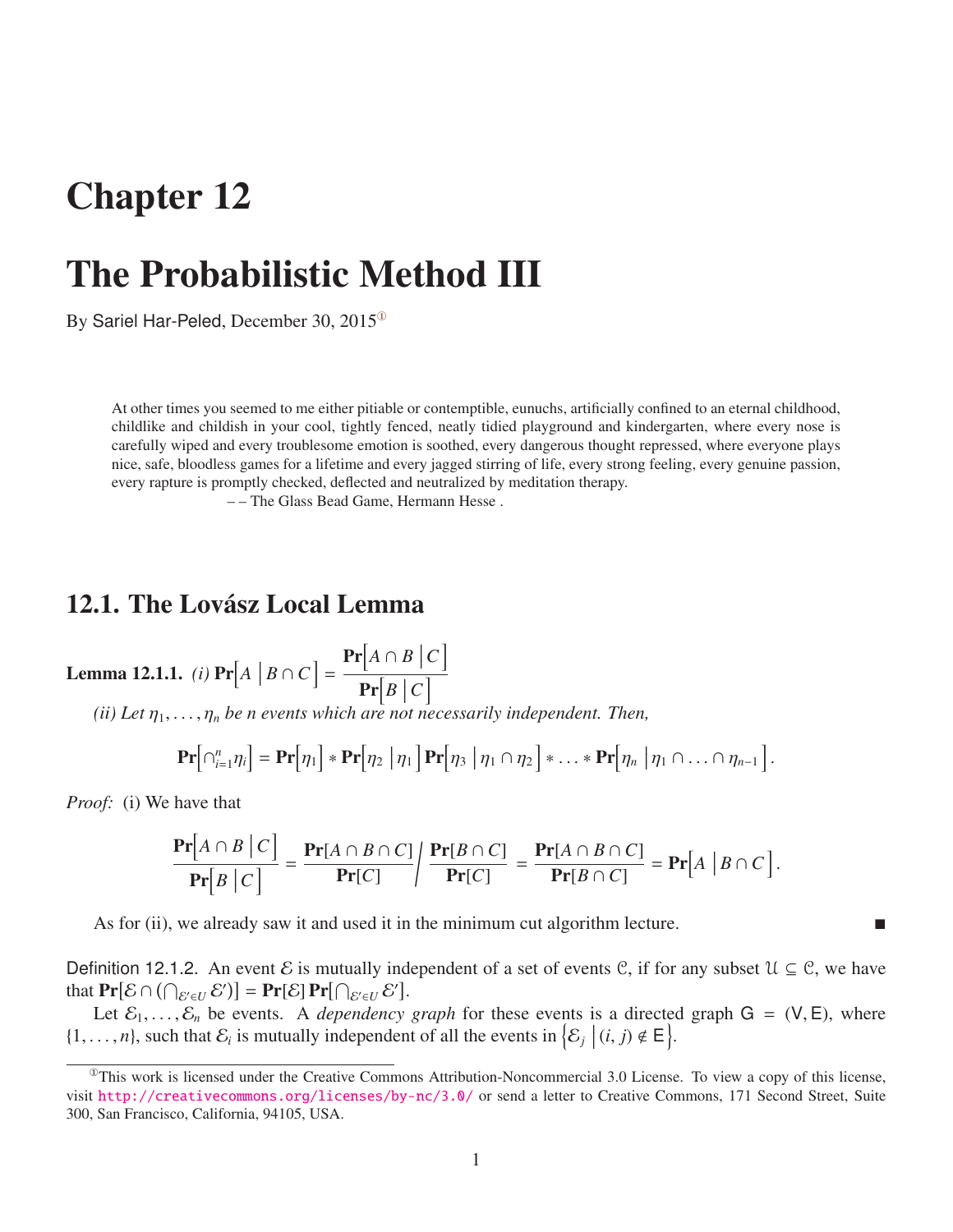Intuitively, an edge  $(i, j)$  in a dependency graph indicates that  $\mathcal{E}_i$  and  $\mathcal{E}_j$  have (maybe) some dependency between them. We are interested in settings where this dependency is limited enough, that we can claim something about the probability of all these events happening simultaneously.

<span id="page-1-1"></span>**Lemma 12.1.3 (Lovász Local Lemma).** Let  $G(V, E)$  be a dependency graph for events  $\mathcal{E}_1, \ldots, \mathcal{E}_n$ . Suppose *that there exist*  $x_i \in [0, 1]$ *, for*  $1 \le i \le n$  *such that*  $\Pr[\mathcal{E}_i] \le x_i \prod_{(i, i) \in I}$ (*i*, *<sup>j</sup>*)∈*<sup>E</sup>*  $\left(1 - x_j\right)$ . Then  $\Pr\left[\bigcap_{i=1}^n \overline{\mathcal{E}_i}\right] \ge \prod_{i=1}^n$ *i*=1  $(1 - x_i)$ .

We need the following technical lemma.

<span id="page-1-2"></span>**Lemma 12.1.4.** *Let*  $G(V, E)$  *be a dependency graph for events*  $\mathcal{E}_1, \ldots, \mathcal{E}_n$ *. Suppose that there exist*  $x_i \in [0, 1]$ *, for*  $1 \le i \le n$  such that  $Pr[\mathcal{E}_i] \le x_i$   $\prod_{(i,j)\in F} (1-x_j)$ . Now, let *S* be a subset of the vertices from {1, ..., *n*}*,* and let i (*i*, *<sup>j</sup>*)∈*<sup>E</sup> be an index not in S . We have that*

<span id="page-1-0"></span>
$$
\Pr\bigg[\mathcal{E}_i \mid \bigcap_{j \in S} \overline{\mathcal{E}_j}\bigg] \le x_i. \tag{12.1}
$$

*Proof:* The proof is by induction on  $k = |S|$ .

For  $k = 0$ , we have by assumption that  $Pr\left[\mathcal{E}_i \mid \mathcal{E}_j\right]$  $\left\{ \cap_{j\in S} \overline{\mathcal{E}_{j}} \right\}$  = **Pr**[ $\mathcal{E}_{i}$ ] ≤  $x_{i}$   $\prod_{(i,j)\in E}$  $(1 - x_j) \leq x_i$ .

Thus, let  $N = \{j \in S \mid (i, j) \in E\}$ , and let  $R = S \setminus N$ . If  $N = \emptyset$ , then we have that  $\mathcal{E}_i$  is mutually independent of the events of  $\mathcal{C}(R) = \{\mathcal{E}_j \mid j \in R\}$ . Thus,  $\Pr\bigg[\mathcal{E}_i \bigg]$  $\bigcap_{j\in S}\overline{\mathcal{E}_j}\bigg] = \Pr\bigg[\mathcal{E}_i\bigg]$  $\left\{ \cap_{j \in R} \overline{\mathcal{E}_j} \right\}$  = **Pr**[ $\mathcal{E}_i$ ]  $\leq x_i$ , by arguing as above.

By [Lemma 12.1.1](#page-0-1) (i), we have that

$$
\mathbf{Pr}\left[\mathcal{E}_i \middle| \bigcap_{j\in S} \overline{\mathcal{E}_j}\right] = \frac{\mathbf{Pr}\left[\mathcal{E}_i \cap \left(\cap_{j\in N} \overline{\mathcal{E}_j}\right) \middle| \cap_{m\in R} \overline{\mathcal{E}_m}\right]}{\mathbf{Pr}\left[\cap_{j\in N} \overline{\mathcal{E}_j} \middle| \cap_{m\in R} \overline{\mathcal{E}_m}\right]}.
$$

We bound the numerator by

$$
\mathbf{Pr}\Big[\mathcal{E}_i\cap\left(\cap_{j\in N}\overline{\mathcal{E}_j}\right)\Big|\cap_{m\in R}\overline{\mathcal{E}_m}\Big]\leq \mathbf{Pr}\Big[\mathcal{E}_i\;\Big|\cap_{m\in R}\overline{\mathcal{E}_m}\Big]=\mathbf{Pr}[\mathcal{E}_i]\leq x_i\prod_{(i,j)\in E}\Big(1-x_j\Big),
$$

since  $\mathcal{E}_i$  is mutually independent of  $\mathcal{C}(R)$ . As for the denominator, let  $N = \{j_1, \ldots, j_r\}$ . We have, by [Lemma 12.1.1](#page-0-1) (ii) that (ii), that

$$
\mathbf{Pr}\left[\overline{\mathcal{E}_{j_1}}\cap\ldots\cap\overline{\mathcal{E}_{j_r}}\middle|\cap_{m\in R}\overline{\mathcal{E}_{m}}\right]=\mathbf{Pr}\left[\overline{\mathcal{E}_{j_1}}\middle|\cap_{m\in R}\overline{\mathcal{E}_{m}}\right]\mathbf{Pr}\left[\overline{\mathcal{E}_{j_2}}\middle|\overline{\mathcal{E}_{j_1}}\cap\left(\cap_{m\in R}\overline{\mathcal{E}_{m}}\right)\right]
$$

$$
\cdots\mathbf{Pr}\left[\overline{\mathcal{E}_{j_r}}\middle|\overline{\mathcal{E}_{j_1}}\cap\ldots\cap\overline{\mathcal{E}_{j_{r-1}}}\cap\left(\cap_{m\in R}\overline{\mathcal{E}_{m}}\right)\right]
$$

$$
=\left(1-\mathbf{Pr}\left[\mathcal{E}_{j_1}\middle|\cap_{m\in R}\overline{\mathcal{E}_{m}}\right]\right)\left(1-\mathbf{Pr}\left[\mathcal{E}_{j_2}\middle|\overline{\mathcal{E}_{j_1}}\cap\left(\cap_{m\in R}\overline{\mathcal{E}_{m}}\right)\right]\right)
$$

$$
\cdots\left(1-\mathbf{Pr}\left[\mathcal{E}_{j_r}\middle|\overline{\mathcal{E}_{j_1}}\cap\ldots\cap\overline{\mathcal{E}_{j_{r-1}}}\cap\left(\cap_{m\in R}\overline{\mathcal{E}_{m}}\right)\right]\right)
$$

$$
\geq\left(1-x_{j_1}\right)\cdots\left(1-x_{j_r}\right)\geq\prod_{(i,j)\in E}\left(1-x_{j}\right),
$$

by [Eq. \(12.1\)](#page-1-0) and induction, as every probability term in the above expression has less than |*S* | items involved. It thus follows, that  $Pr\left[\mathcal{E}_i \mid \mathcal{E}_i\right]$  $\left\{\cap_{j\in S}\overline{\mathcal{E}_{j}}\right\}\leq x_{i}$ .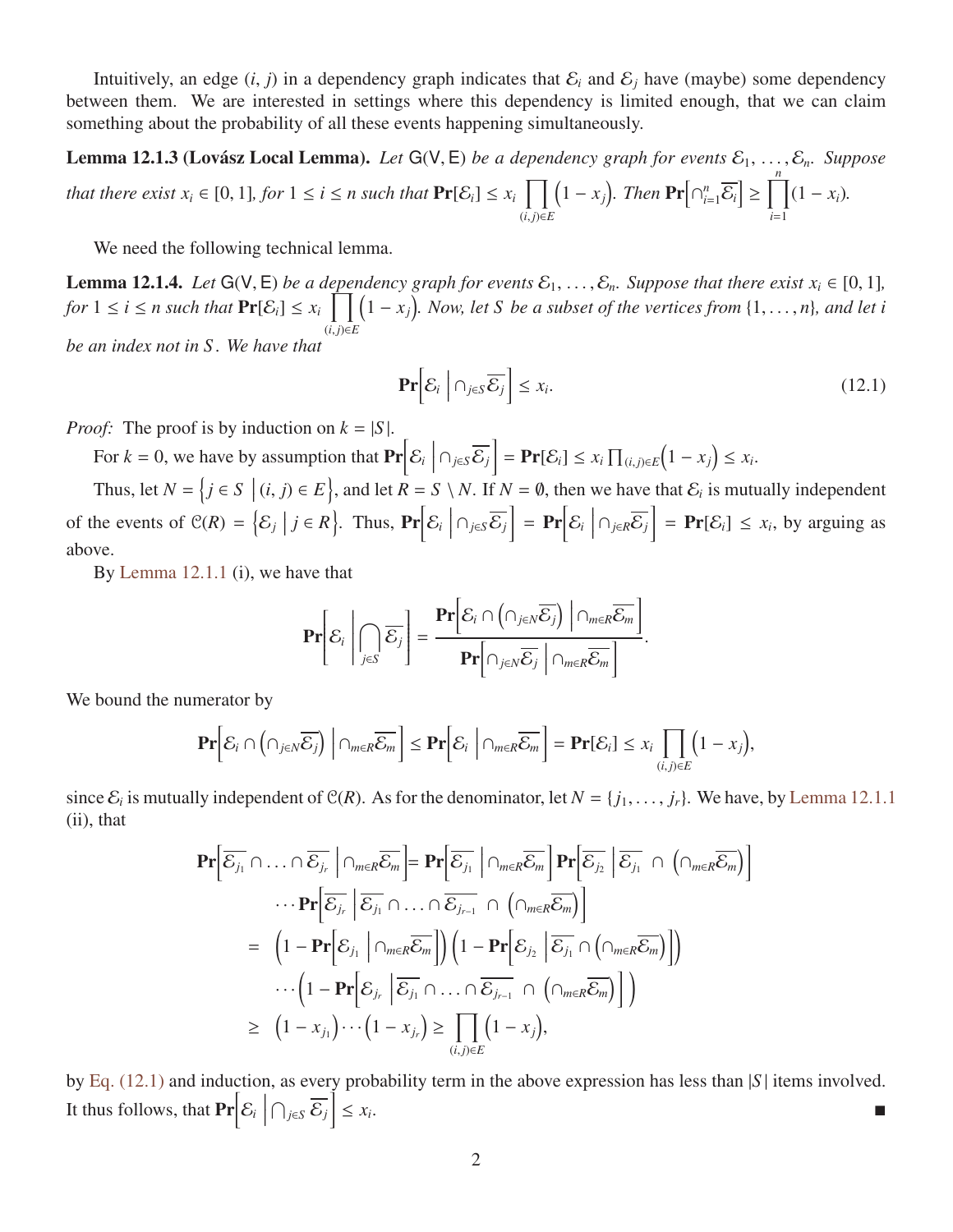*Proof of Lovász local lemma [\(Lemma 12.1.3\)](#page-1-1):* Using [Lemma 12.1.4,](#page-1-2) we have that

$$
\mathbf{Pr}\Big[\cap_{i=1}^n \overline{\mathcal{E}_i}\Big] = (1 - \mathbf{Pr}[\mathcal{E}_1]) \Big(1 - \mathbf{Pr}\Big[\mathcal{E}_2 \Big|\overline{\mathcal{E}_1}\Big]\Big) \cdots \Big(1 - \mathbf{Pr}\Big[\mathcal{E}_n \Big|\bigcap_{i=1}^{n-1} \overline{\mathcal{E}_i}\Big]\Big) \ge \prod_{i=1}^n (1 - x_i).
$$

<span id="page-2-0"></span>П

<span id="page-2-1"></span>**Corollary 12.1.5.** *Let*  $\mathcal{E}_1, \ldots, \mathcal{E}_n$  *be events, with*  $\Pr[\mathcal{E}_i] \leq p$  *for all i. If each event is mutually independent of all other events except for at most d, and if*  $ep(d + 1) \le 1$ *, then*  $\Pr[\bigcap_{i=1}^{n}$  $\left[\sum_{i=1}^n \overline{\mathcal{E}_i}\right] > 0.$ 

*Proof:* If  $d = 0$  the result is trivial, as the events are independent. Otherwise, there is a dependency graph, with every vertex having degree at most *d*. Apply [Lemma 12.1.3](#page-1-1) with  $x_i = \frac{1}{d+1}$  $\frac{1}{d+1}$ . Observe that

$$
x_i(1-x_i)^d = \frac{1}{d+1}\left(1-\frac{1}{d+1}\right)^d > \frac{1}{d+1}\cdot\frac{1}{e} \ge p,
$$

by assumption and the since  $\left(1 - \frac{1}{d+1}\right)$  $\left(\frac{1}{d+1}\right)^d > 1/e$ , see [Lemma 12.1.6](#page-2-0) below.

The following is standard by now, and we include it only for the sake of completeness.

**Lemma 12.1.6.** *For any n*  $\geq$  1*, we have*  $\left(1 - \frac{1}{\cdot}\right)$ *n* + 1 !*n* 1 *e .*

*Proof:* This is equivalent to  $\left(\frac{n}{n+1}\right)$  $\left(\frac{n}{n+1}\right)^n$ 1  $\frac{1}{e}$ . Namely, we need to prove  $e > \left(\frac{n+1}{n}\right)$  $\left(\frac{n+1}{n}\right)^n$ . But this obvious, since  $\frac{n+1}{n+1}$  $\left(\frac{n+1}{n}\right)^n = \left(1 + \frac{1}{n}\right)$  $\frac{1}{n}$ <sup>n</sup>  $\langle \exp(n(1/n)) = e.$ 

## 12.2. Application to *k*-SAT

We are given a instance *I* of *k*-SAT, where every clause contains *k* literals, there are *m* clauses, and every one of the *n* variables, appears in at most  $2^{k/50}$  clauses.

Consider a random assignment, and let  $\mathcal{E}_i$  be the event that the *i*th clause was not satisfied. We know that  $p = \Pr[\mathcal{E}_i] = 2^{-k}$ , and furthermore,  $\mathcal{E}_i$  depends on at most  $d = k2^{k/50}$  other events. Since  $ep(d+1) =$  $e^{\left(k \cdot 2^{k/50} + 1\right)2^{-k}} < 1$ , for  $k \ge 4$ , we conclude that by [Corollary 12.1.5,](#page-2-1) that

**Pr**[*I* have a satisfying assignment] =  $\textbf{Pr}[\cup_i \mathcal{E}_i] > 0$ .

#### 12.2.1. An efficient algorithm

The above just proves that a satisfying assignment exists. We next show a polynomial algorithm (in *m*) for the computation of such an assignment (the algorithm will not be polynomial in *k*).

Let G be the dependency graph for *I*, where the vertices are the clauses of *I*, and two clauses are connected if they share a variable. In the first stage of the algorithm, we assign values to the variables one by one, in an arbitrary order. In the beginning of this process all variables are unspecified, at each step, we randomly assign a variable either 0 or 1 with equal probability.

Definition 12.2.1. A clause  $\mathcal{E}_i$  is *dangerous* if both the following conditions hold: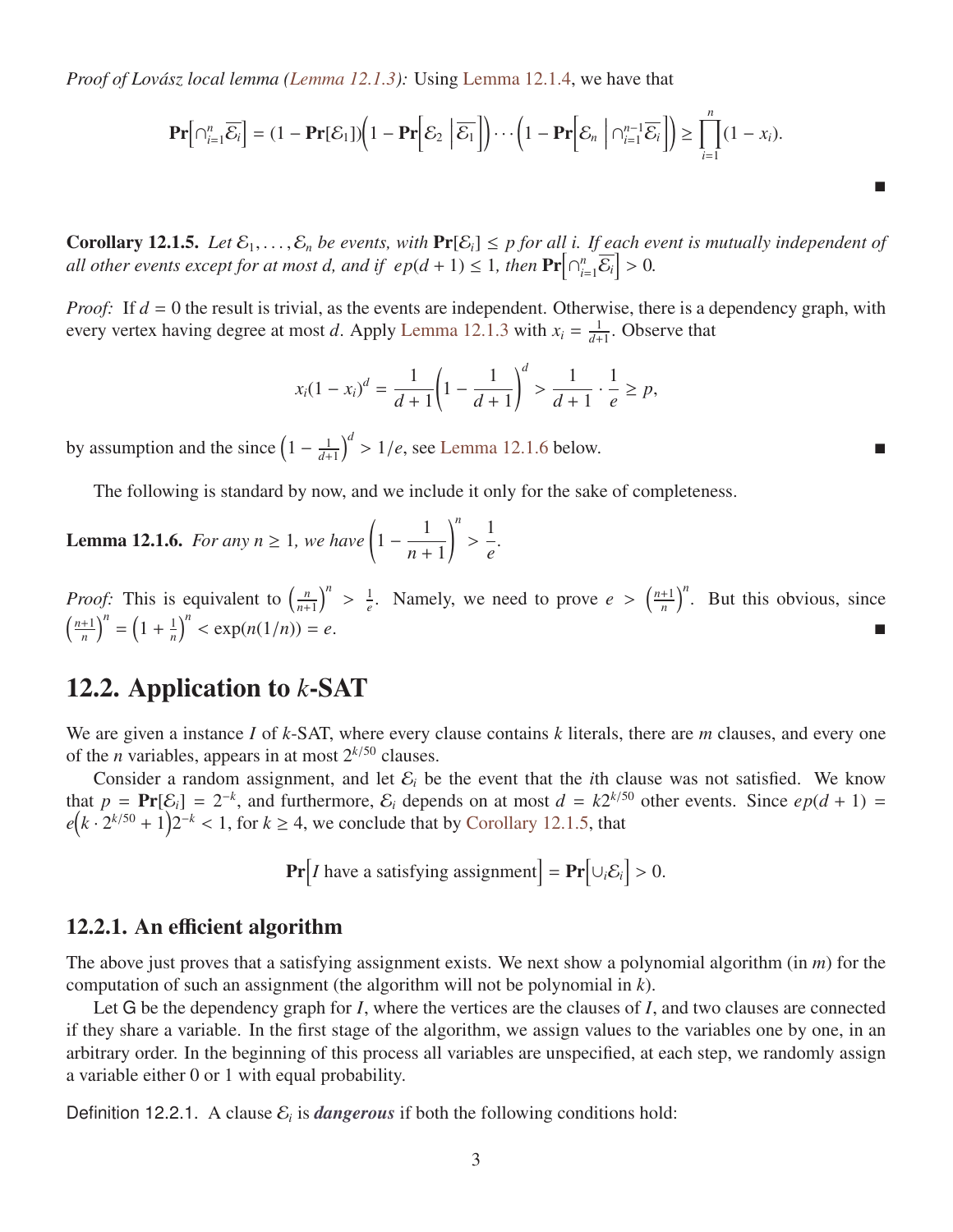- (i)  $k/2$  literals of  $\mathcal{E}_i$  have been fixed.
- (ii)  $\mathcal{E}_i$  is still unsatisfied.

After assigning each value, we discover all the dangerous clauses, and we defer ("freeze") all the unassigned variables participating in such a clause. We continue in this fashion till all the unspecified variables are frozen. This completes the first stage of the algorithm.

At the second stage of the algorithm, we will compute a satisfying assignment to the variables using brute force. This would be done by taking the surviving formula *I'* and breaking it into fragments, so that each fragment does not share any variable with any other fragment (naively, it might be that all of *I'* is one fragment). We can find a satisfying assignment to each fragment separately, and if each such fragment is "small" the resulting algorithm would be "fast".

We need to show that *I'* has a satisfying assignment and that the fragments are indeed small.

#### 12.2.1.1. Analysis

A clause had *survived* if it is not satisfied by the variables fixed in the first stage. Note, that a clause that survived must have a dangerous clause as a neighbor in the dependency graph G. Not that *I'*, the instance remaining from *I* after the first stage, has at least  $k/2$  unspecified variables in each clause. Furthermore, every clause of *I'* has at most  $d = k2^{k/50}$  neighbors in G', where G' is the dependency graph for *I'*. It again, we can apply Lovász local lemma to conclude that *I'* has a satisfying assignment.

Definition 12.2.2. Two connected graphs  $G_1 = (V_1, E_1)$  and  $G_2 = (V_2, E_2)$ , where  $V_1, V_2 \subseteq \{1, \ldots, n\}$  are *unique* if  $V_1 \neq V_2$ .

<span id="page-3-0"></span>Lemma 12.2.3. *Let* G *be a graph with degree at most d and with n vertices. Then, the number of unique* subgraphs of  $G$  having r vertices is at most  $nd^{2r}$ .

*Proof:* Consider a unique subgraph  $\widehat{G}$  of G, which by definition is connected. Let *H* be a connected subtree of G spanning  $\widehat{G}$ . Duplicate every edge of *H*, and let *H'* denote the resulting graph. Clearly, *H'* is Eulerian, and as such posses a Eulerian path  $\pi$  of length at most  $2(r - 1)$ , which can be specified, by picking a starting vertex *v*, and writing down for the *i*-th vertex of  $\pi$  which of the *d* possible neighbors, is the next vertex in  $\pi$ . Thus, there are st most  $nd^{2(r-1)}$  ways of specifying  $\pi$ , and thus, there are at most  $nd^{2(r-1)}$  unique subgraphs in G of size  $r$ .

**Lemma 12.2.4.** With probability  $1 - o(1)$ , all connected components of G' have size at most  $O(\log m)$ , where G' denote the dependency graph for I'.

*Proof:* Let G<sup>4</sup> be a graph formed from G by connecting any pair of vertices of G of distance *exactly* 4 from each other. The degree of a vertex of  $G_4$  is at most  $O(d^4)$ .

Let *U* be a set of *r* vertices of G, such that every pair is in distance at least 4 from each other in G. We are interested in bounding the probability that all the clauses of *U* survive the first stage.

The probability of a clause to be dangerous is at most 2<sup>−</sup>*k*/<sup>2</sup> , as we assign (random) values to half of the variables of this clause. Now, a clause survive only if it is dangerous or one of its neighbors is dangerous. Thus, the probability that a clause survive is bounded by  $2^{-k/2}(d+1)$ .

Furthermore, the survival of two clauses  $\mathcal{E}_i$  and  $\mathcal{E}_j$  in U is an independent event, as no *neighbor* of  $\mathcal{E}_i$  shares a variable with a neighbor of  $\mathcal{E}_j$  (because of the distance 4 requirement). We conclude, that the probability that all the vertices of  $U$  to appear in  $G'$  is bounded by

$$
\left(2^{-k/2}(d+1)\right)^r.
$$